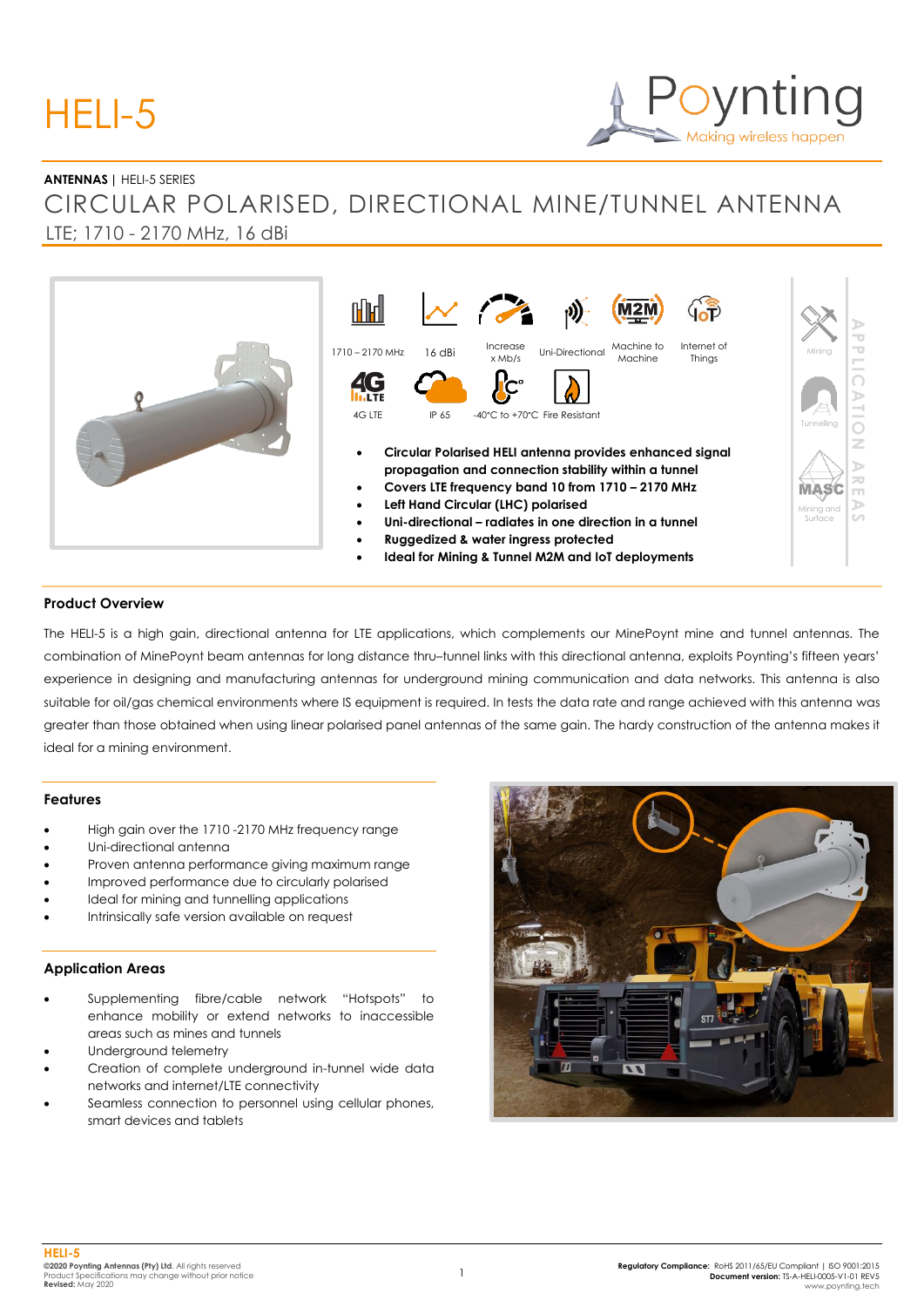

#### **Frequency Bands**

The HELI-5 is an LTE antenna that works from 1710 – 2170 MHz



**Indicates the LTE bands on which HELI-5 works**

#### **Antenna Overview**

| Ports                    |                              |
|--------------------------|------------------------------|
| SISO / MIMO              | SISO                         |
| <b>Frequency Bands</b>   | 1710-2170 MHz                |
| Polarisation             | Left Hand Circular Polarised |
| Peak Gain                | 16 dBi                       |
| Coax Cable Type          | N/A                          |
| <b>Coax Cable Length</b> | N/A                          |
| <b>Connector Type</b>    | N-Type (Female) Bulkhead     |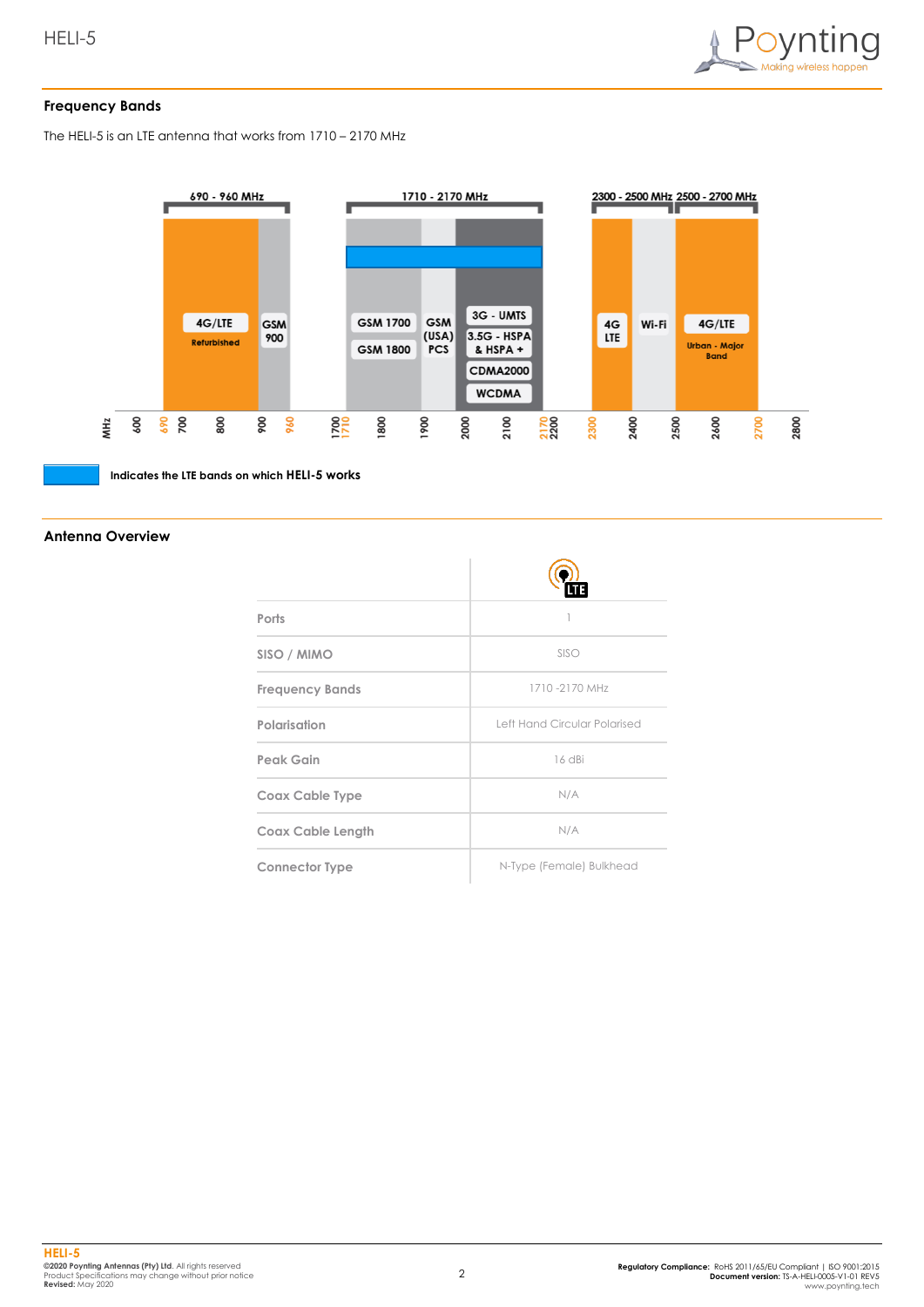## HELI-5



**EAN number:** 6009880915446



#### **Mechanical Specifications**

| <b>Product dimensions</b>   | 245 mm x 197 mm x 514mm          |
|-----------------------------|----------------------------------|
| <b>Packaged dimensions:</b> | 280mm x 230mm x 550mm            |
| Weight:                     | 2.10 kg                          |
| Packaged weight:            | 2.30 kg                          |
| Radome material:            | <b>PVC</b>                       |
| Radome colour:              | Grey                             |
| <b>Mounting Type:</b>       | Ceiling Mount (12mm ID Eye Hook) |
|                             | Pole Mount (65mm U-bolt)         |

#### **Environmental Specifications, Certification & Approvals**

| <b>Wind Survival:</b>                         | $\leq$ 120 km/h                     |
|-----------------------------------------------|-------------------------------------|
| Temperature Range (Operating):                | $-40^{\circ}$ C to $+70^{\circ}$ C  |
| <b>Environmental Conditions:</b>              | Outdoor/Indoor                      |
| Water ingress protection ratio/standard:      | IP 65                               |
| Salt Spray:                                   | MIL-STD 810F/ASTM B117              |
| <b>Operating Relative Humidity:</b>           | Up to 98%                           |
| <b>Storage Humidity:</b>                      | 5% to 95% - non-condensing          |
| <b>Storage Temperature:</b>                   | $-40^{\circ}$ C to $+70^{\circ}$ C  |
| <b>Enclosure Flammability Rating:</b>         | <b>UL 94-HB</b>                     |
| Impact resistance:                            | IK 08                               |
| <b>Product Safety &amp;</b><br>Environmental: | Complies with CE and RoHS standards |



| HELI-5            |                                                        |
|-------------------|--------------------------------------------------------|
|                   | ©2020 Povntina Antennas (Ptv) Ltd. All rights reserved |
|                   | Product Specifications may chanae without prior notice |
| Revised: May 2020 |                                                        |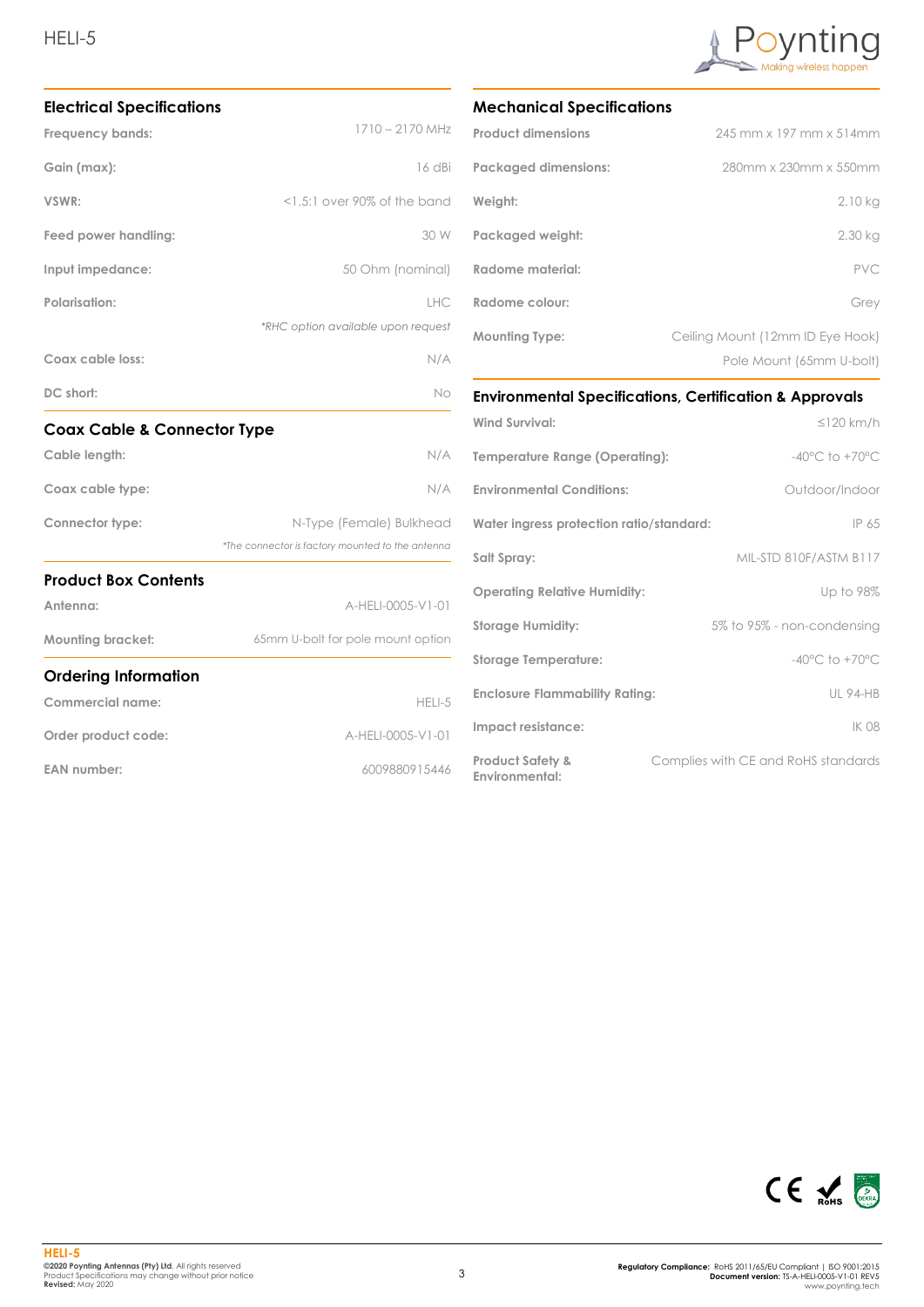

#### **Antenna Performance Plots**



#### **Voltage Standing Wave Ratio (VSWR)**

VSWR is a measure of how efficiently radio-frequency power is transmitted from a power source, through a transmission line, into a load. In an ideal system, 100% of the energy is transmitted which corresponds to a VSWR of 1:1.

The HELI-5 delivers superior performance across all bands with a VSWR of 1.5:1 or better across 90% of the bands.

#### **GAIN (EXCLUDING CABLE LOSS**



#### **Gain\* in dBi**

16 dBi is the peak gain across all bands from 1710 – 2170 MHz

Gain @ 1710 – 2170 MHz:

16 dBi

*\*Antenna gain measured with polarisation aligned standard antenna*



#### **HELI-5 ©2020 Poynting Antennas (Pty) Ltd**. All rights reserved Product Specifications may change without prior notice **Revised:** May 2020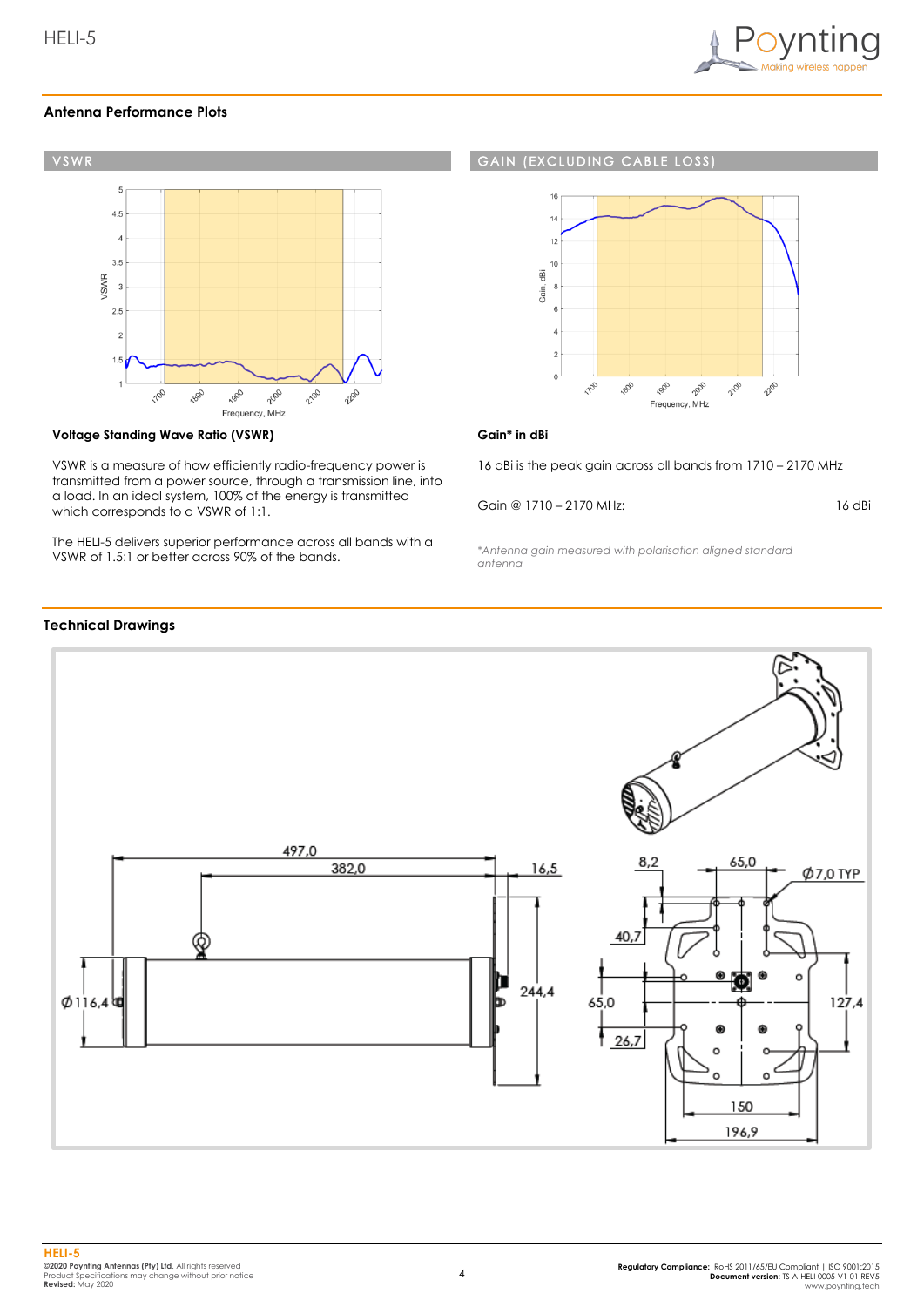

#### **Radiation Patterns**

### Azimuth: 1710 - 2170 MHz



#### **Elevation: 1710-2170 MHz**